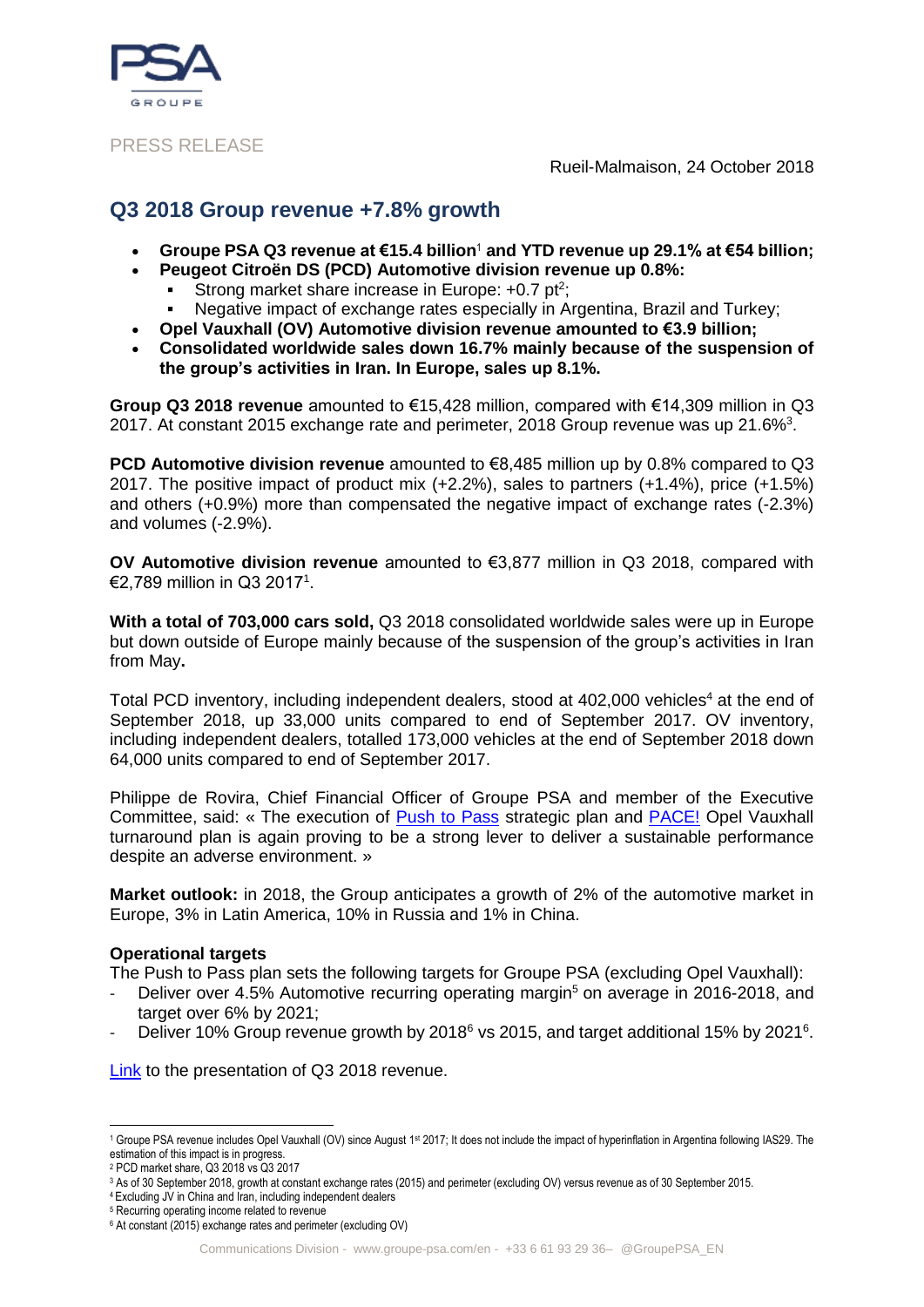

# **Financial Calendar** 26 February 2019: 2018 Annual Results

### **Media contact: Karine Douet +33 6 61 64 03 83 – [karine.douet@mpsa.com](mailto:karine.douet@mpsa.com)**

#### *About Groupe PSA*

*[Groupe PSA](https://www.groupe-psa.com/fr) designs unique automotive experiences and delivers mobility solutions to meet all customer expectations. The Group has five car brands, Peugeot, Citroën, DS, Opel and Vauxhall and provides a wide array of mobility and smart services under the Free2Move brand. Its 'Push to Pass' strategic plan represents a first step towards the achievement of the Group's vision to be "a global carmaker with cutting-edge efficiency and a leading mobility provider sustaining lifetime customer relationships". An early innovator in the field of [autonomous and connected cars,](https://www.groupe-psa.com/en/story/en-route-vers-la-voiture-autonome/) Groupe PSA is also involved in financing activities through Banque PSA Finance and in automotive equipment via Faurecia..*

*Media library: [medialibrary.groupe-psa.com](http://medialibrary.groupe-psa.com/) / [@GroupePSA\\_EN](https://twitter.com/GroupePSA_EN)*

#### **Attachments**

#### **Revenue YTD September 2018 versus YTD September 2017**

| In million Euros                      | 9M 2017 | 9M 2018  | Change    |
|---------------------------------------|---------|----------|-----------|
| Automotive - Peugeot Citroen DS       | 28,306  | 30,634   | $+2,328$  |
| Automotive - Opel Vauxhall *          | 2,789   | 13,823   | $+11,034$ |
| Faurecia **                           | 12,334  | 13,005   | $+671$    |
| Other businesses and eliminations *** | (1,568) | (3, 439) | $-1,871$  |
| <b>Group Revenue</b>                  | 41,861  | 54,023   | $+12,162$ |

# **Revenue Q3 2018 versus Q3 2017**

| In million Euros                      | Q3 2017 | Q3 2018 | Change   |
|---------------------------------------|---------|---------|----------|
| Automotive - Peugeot Citroen DS       | 8,419   | 8,485   | $+66$    |
| Automotive - Opel Vauxhall *          | 2,789   | 3,877   | $+1,088$ |
| Faurecia <sup>**</sup>                | 3,789   | 4,014   | $+225$   |
| Other businesses and eliminations *** | (688)   | (948)   | $-260$   |
| <b>Group Revenue</b>                  | 14,309  | 15,428  | $+1,119$ |

\* Since Opel Vauxhall acquisition on 1st August 2017

\*\* IFRS15 application with 2017 restated (excluding essentially monoliths)

\*\*\* Including remaining activities of Banque PSA Finance